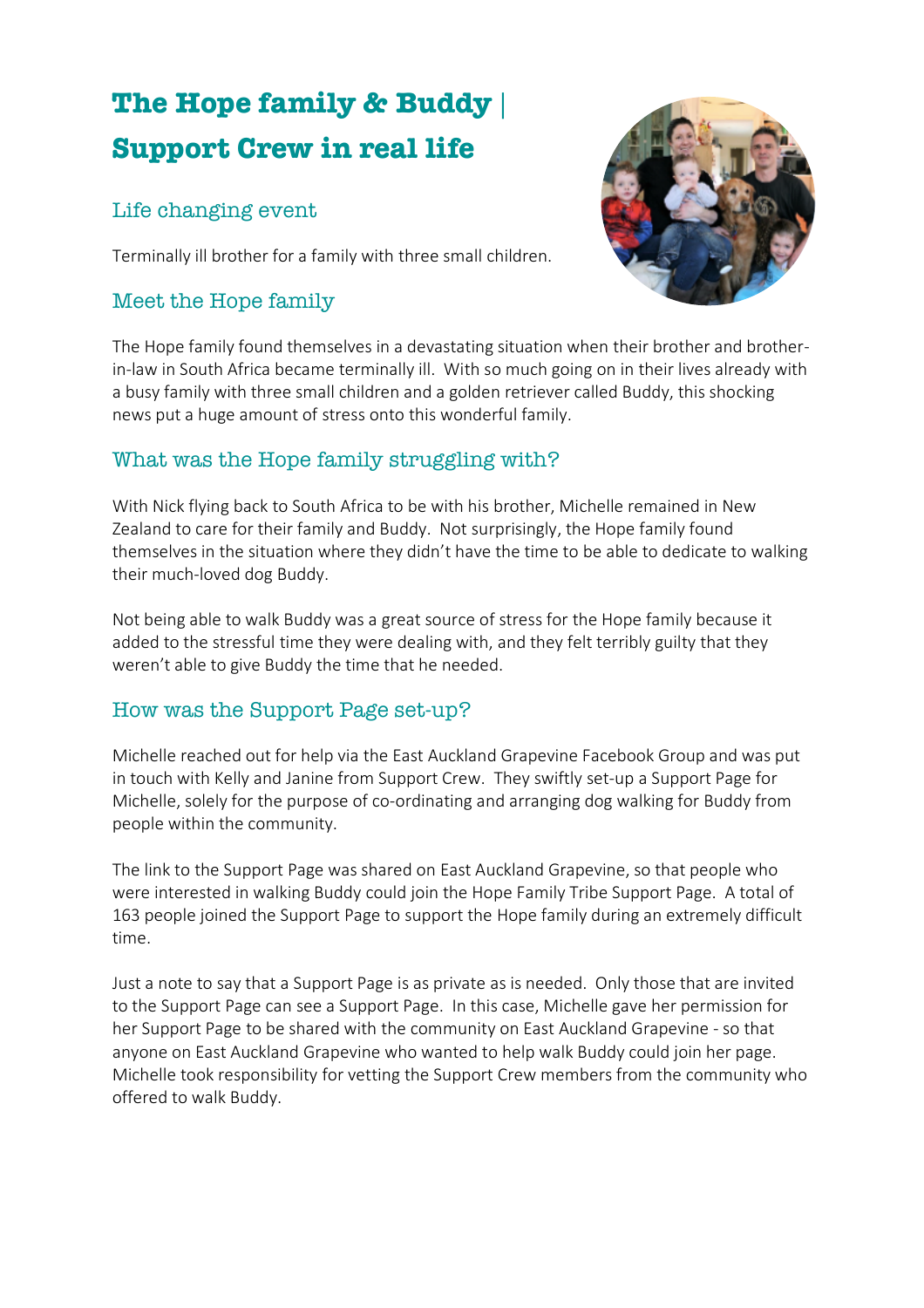# How could people in the community help?

With the link to the Support Page being shared on East Auckland Grapevine, anyone who was interested in helping to walk Buddy to support the Hope family was able to click on the link to the Support Page to join the page.

Once they had joined the page, they were able to see the calendar of dog walks that had been added to the page by Michelle. They could then 'accept' any days that they could walk Buddy and be in contact with Michelle to let her know roughly what time they would arrive to walk Buddy.

The Support Crew members of the Support Page, could also post messages of support on the page and post pictures of them walking the lovely Buddy.

### How did Support Crew help?





over 5 months



163 Support Crew members from the community

More than just helping to walk Buddy, the Support Page:

- o allowed the Hope Family to focus on the big stuff like dealing with the loss of a loved member of their family
- o provided a mechanism to activate a community to support a family in need
- o allowed people an opportunity to give back by helping to walk Buddy
- o provided a huge amount of love and care for Buddy
- o provided an opportunity for those in the community who weren't able to have a pet, or who had lost a pet - to walk the gorgeous Buddy

#### What does Michelle have to say about Support Crew?

"Support Crew has been absolutely amazing – it's been my savior! I'm not sure how we would have coped without it to be honest. It has been such a difficult time for us, and to know that Buddy was taken care was a god send. He became like a community dog with so many wonderful people helping to take care of him. Buddy absolutely loved all the attention and exercise and from what I heard, Buddy brought loads of happiness to those who had spent time with him – he just loved it!